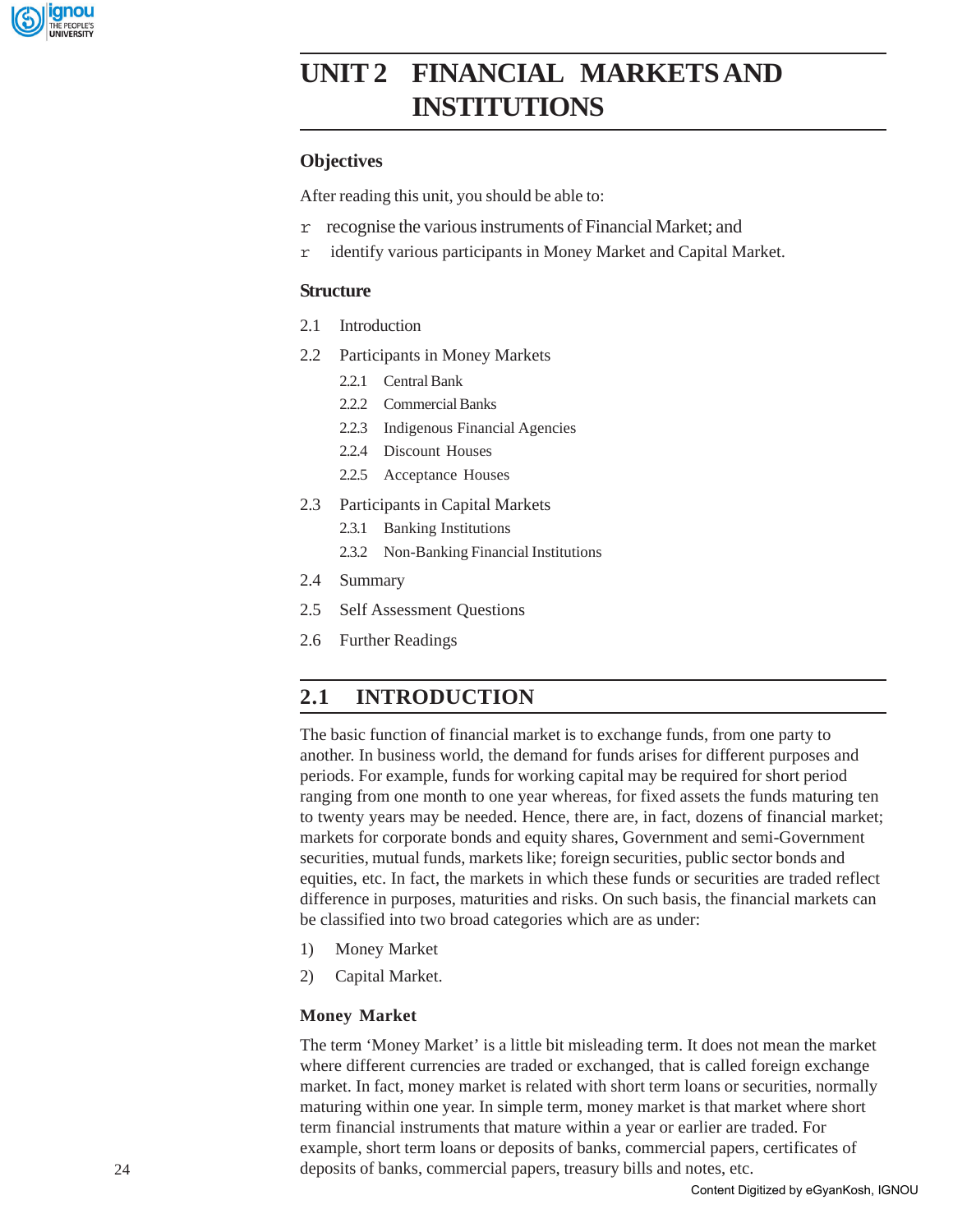

Money Market instruments or short-term financial assets are near substitutes for money. The risk of capital losses (money risk) and risk of default are very low in comparison to capital market. Since the change in interest rates does not affect their prices very much due to short period maturity, money market risk is very low. Further, the default risk is also very low because major participants in this market are governments, central bank, commercial banks and other important institutions. That is why money market instruments are most liquid and can be turned over quickly at low transaction cost without loss.

The other objective of money market is to provide the means by which individuals, institutions and governments may be able to rapidly adjust their actual liquidity position to the amount desired. It is the place where temporary cash surpluses are adjusted with temporary cash deficits. So it assures the borrowers that they can obtain shortterm funds quickly and the lenders to convert their short term financial assets into cash. The Central Bank of the country is responsible for regulating and controlling the money supply and operations in the money market. Hence, Central Bank is a major participant in the money market.

## **Capital Market**

As the name indicates, a *capital market* is a market which provides capital funds to the needy persons or firms. It means the capital market deals in capital which can be used to mean the money value of the instruments of ownership and of long term claims to assets. In other words the capital market is the place where such financial instruments which provide long term and medium term funds are traded. Various institutions and firms, popularly known as *financial institutions,* assist in this process.

It is noted that capital markets are the complex of various institutions and mechanism through which available long term resources are pooled and transferred to the interested business firms, governments, individuals and other agencies. These funds are made available on the basis of purpose and requirement of the borrowers. Therefore, the capital market can further be classified into various categories like primary and secondary market, equity and debt market, mortgage market, stock market, securities market and so on.

In the capital market, much investment is direct and internally financed. For example, a lot of funds are internally generated by the business units from their business earning and directly invested in the long term fixed assets like plant and machinery, equipments, premises and other assets. These funds are directly employed by the borrowers without the help of financial institutions. Further, it is also noted that in the capital market the individual investors (oftenly known as household investors) also meet the long term funds requirement of the borrowing firms. Sometimes, they directly invest through primary markets and sometimes through other financial institutions; popularly known as indirect financing.

## **2.2 PARTICIPANTS IN MONEY MARKETS**

As stated earlier, the money market is the place or mechanism where short term funds are raised. These funds are obtained at the varying rates depending upon the sources of funds, the credit standing of the borrowers, maturity period, etc. There is also a secondary market where old outstanding short term claims or securities are traded at the rates determined by demand and supply position of these assets.

Money market consists of specialised sub-markets which deal with specific type of short term funds and instruments. Important among these are call money market, treasury bills market, commercial bills market; short term loan market. On the basis of these specialised sub-markets, the important participants in the money market are: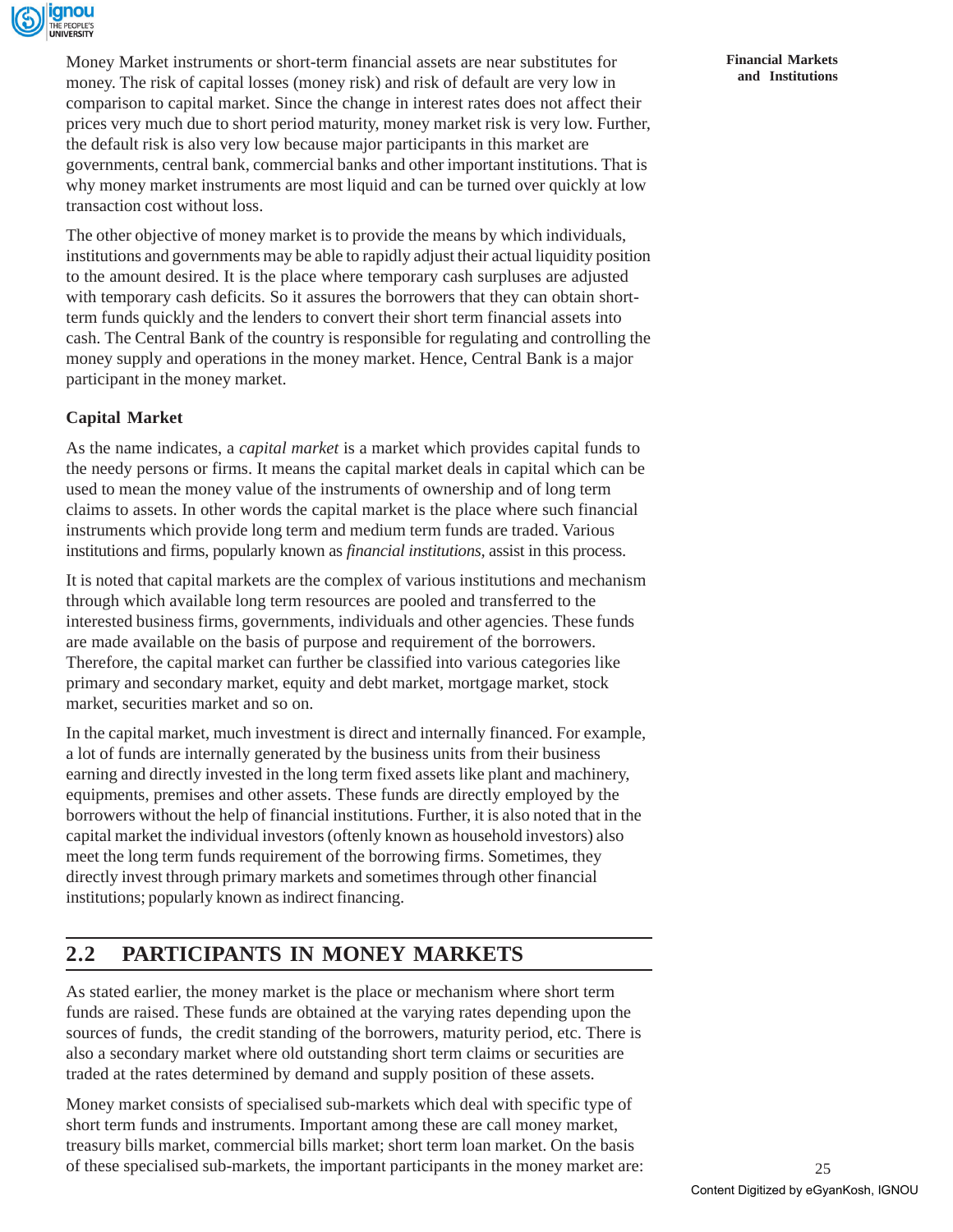

## **2.2.1 Central Bank**

The Central Bank of any country is the apex monetary institution in the money market. It regulates and makes policy relating to monetary management in the country. It serves as the government bank because it performs the major financial operations of the government. It is one of the major participants in the money market because it also participates in a big way in the market to purchase and sell various securities, specifically those issued by the Government. In brief, the Central bank is an organ of the government which participates in financial markets in different ways. These are:

- a) By issuing of currency notes which is directly and solely under the purview of the Central Bank. For example, in our country Reserve Bank of India (RBI) has been given the sole authority to issue various currency notes except one rupee notes and coins and subsidiary coins. For this purpose, the RBI maintains a separate department known as the Issue Department.
- b) By working as the agent and adviser of the Government specifically concerning to the financial matters, such as loans, advances, servicing of debts, etc. It also performs such functions of the Government Departments, Government Boards and public undertakings. It also makes arrangements to meet the financial requirements; both short term as well as long term in anticipation of the collection of taxes or raising funds from the public. Further, the Central Bank also advises the government in formulation of its economic and financial policies on national as well as international matters.
- c) By acting as bankers' bank in the financial market the Central Bank regulates the banking operations in the country. How much rate of interest would be charged and paid on advances and deposits by the bankers is regulated by the Central Bank. Undoubtedly, the Central Bank holds a privileged position and all the commercial banks have to deposit a pre-decided fixed percentage of their deposits with it. The Central Bank has the power to increase or decrease this percentage upto the specific limit.
- d) By maintaining adequate foreign exchange reserve for meeting the requirements of foreign trade and servicing of foreign debts. It also ensures the stability of the currency at international level. For these purposes, the Central Bank has to participate in a big way in domestic as well as foreign financial markets.

From the above, it is evident that Central Bank of the country plays a significant role in money market by participating in different capacities.

## **2.2.2 Commercial Banks**

Another significant participant in the money market of a country is commercial bank. A major portion of the total operations of the money markets is conducted through the commercial banks. The basic functions of commercial banks are borrowing and lending of money. They borrow money by accepting all kinds of deposits from the public at large, repayable on demand or otherwise. These deposits can be withdrawn by cheques, drafts, pay order or otherwise. The banks employ these pooled funds in the form of loans and advances to those who are in need of them.

The commercial banks assist in mobilising the public savings which are normally in the form of small holdings and then combining the same into a huge lot for the purpose of investment into business sector. In general, these banks meet the short term financial needs (working capital needs) of the business firms through the mechanism of cash credit, discounting bills, hundies, promissory notes, overdraft facility and other short-term debt instruments.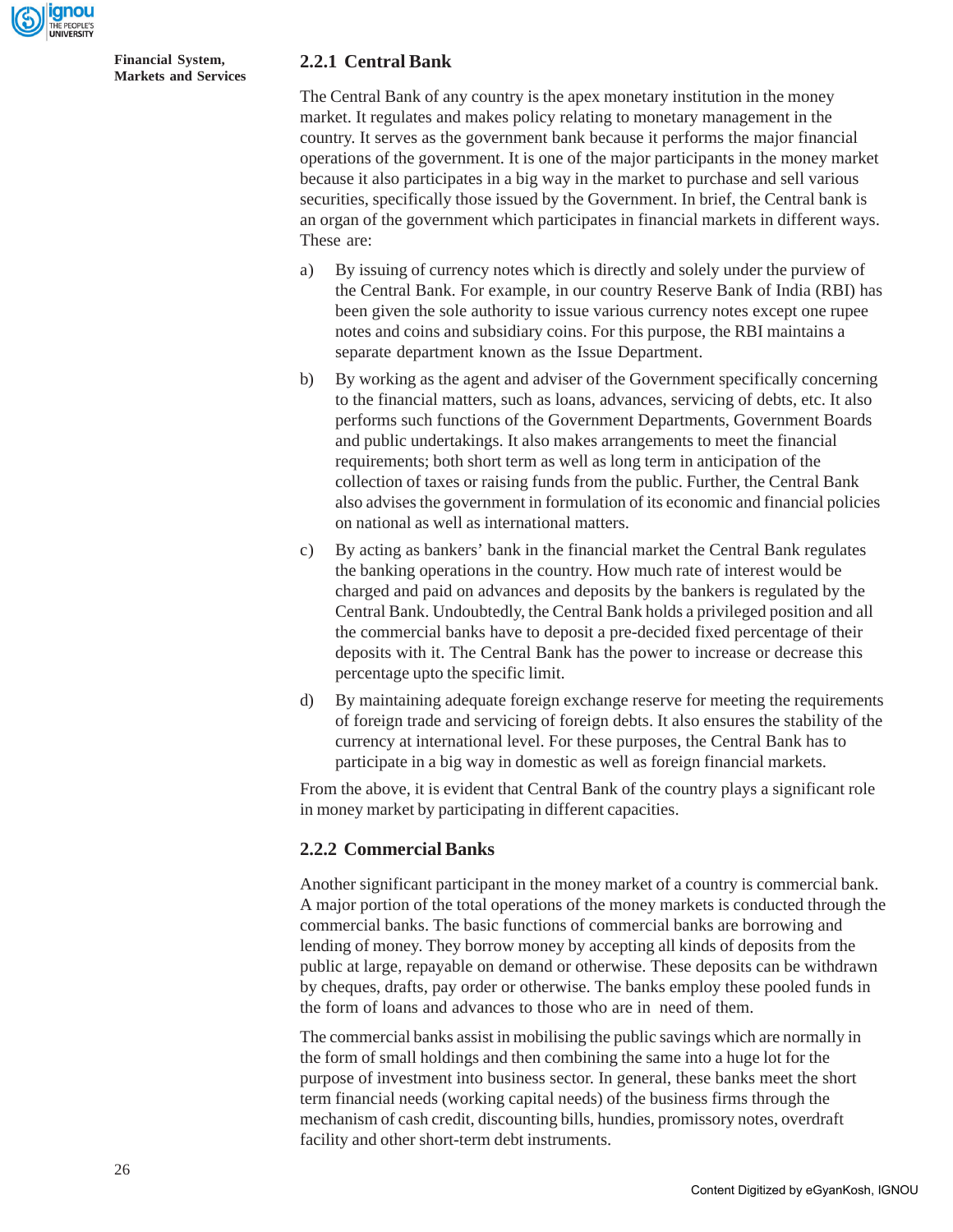

Besides accepting deposits and granting loans and advances, the commercial banks also provide a range of other services in the capacity of agent, for their clients. They undertake the payment of subscription, insurance premium, rent, royalty, interest dividend, etc. on behalf of their clients. They also collect the amounts arisen due to interest, dividend, rent, salary and wages, commission for their customers. These banks also, sometimes, advise their clients relating to sale and purchase of various securities and in designing their investment portfolio. This service is popularly known as 'Portfolio Management Service'.

## **2.2.3 Indigenous Financial Agencies**

Indigenous financial agencies are important participants in money market, specially in unorganised sector. They comprise of money lenders (Village Sahukars) and indigenous bankers. Money lenders are normally referred to those persons whose main business is to provide financial assistance to rural farmers, artisans and others. On the other hand, indigenous banker is referred to an individual or private firm receiving deposits and dealing in hundies or lending money. However, it is very difficult to draw a line between money lenders and indigenous bankers. The banking commission has pointed out in this regard as, "while the former lends his own funds, the latter acts as a financial intermediary by accepting deposits, or avails himself of bank credit".

The basic function of these agencies is to provide usually short term loans to both urban as well as rural borrowers. Normally they finance in land trade including the movement of agricultural commodities such as cotton, oil seeds, sugar and others. The main technique of their financing is discounting of hundies and bills. Sometime, they also lend money by mortgaging immovable property like houses, land, fixed assets, etc. The rate of interest charged by them is normally very high in comparison to the banks.

As stated above, money lender's lending policy is flexible and informal which is based upon their personal contacts with the clients. So their policies are not uniform and vary from place to place. Since the loans are provided mostly on the personal security, so the size of loan and the rate of interest to be charged also differ from client to client. In some cases, they charge a very high rate of interest to cover the risk. In brief, indigenous financial agencies provide financial assistance, usually short term, to rural and semi-urban borrowers at the different rate of interest depending upon the personal capability and risk involved.

## **2.2.4 Discount Houses**

Discount houses are important constituents of the money market. The major function of these houses is to discount trade bills of traders so as to provide adequate liquidity in the market. These houses are normally found in the developed money market, e.g. London Money Market. There are about twelve discount houses in the London money market.

The organisational structure of these houses is very simple. Normally they are set up in public limited company form and the number of persons employed by them are not very large. They work independent of other financial institutions. Since their main activities are concerned with discounting of traders' bills, so the size of their capital is relatively small. They usually rely on borrowed funds.

Discount houses play a significant role in business world specifically in money market. They assist the market making more liquid by discounting the trade bills. Further, by endorsing these bills, they sell these bills to commercial banks to raise funds so that they can facilitate this service further to the traders. Besides this, they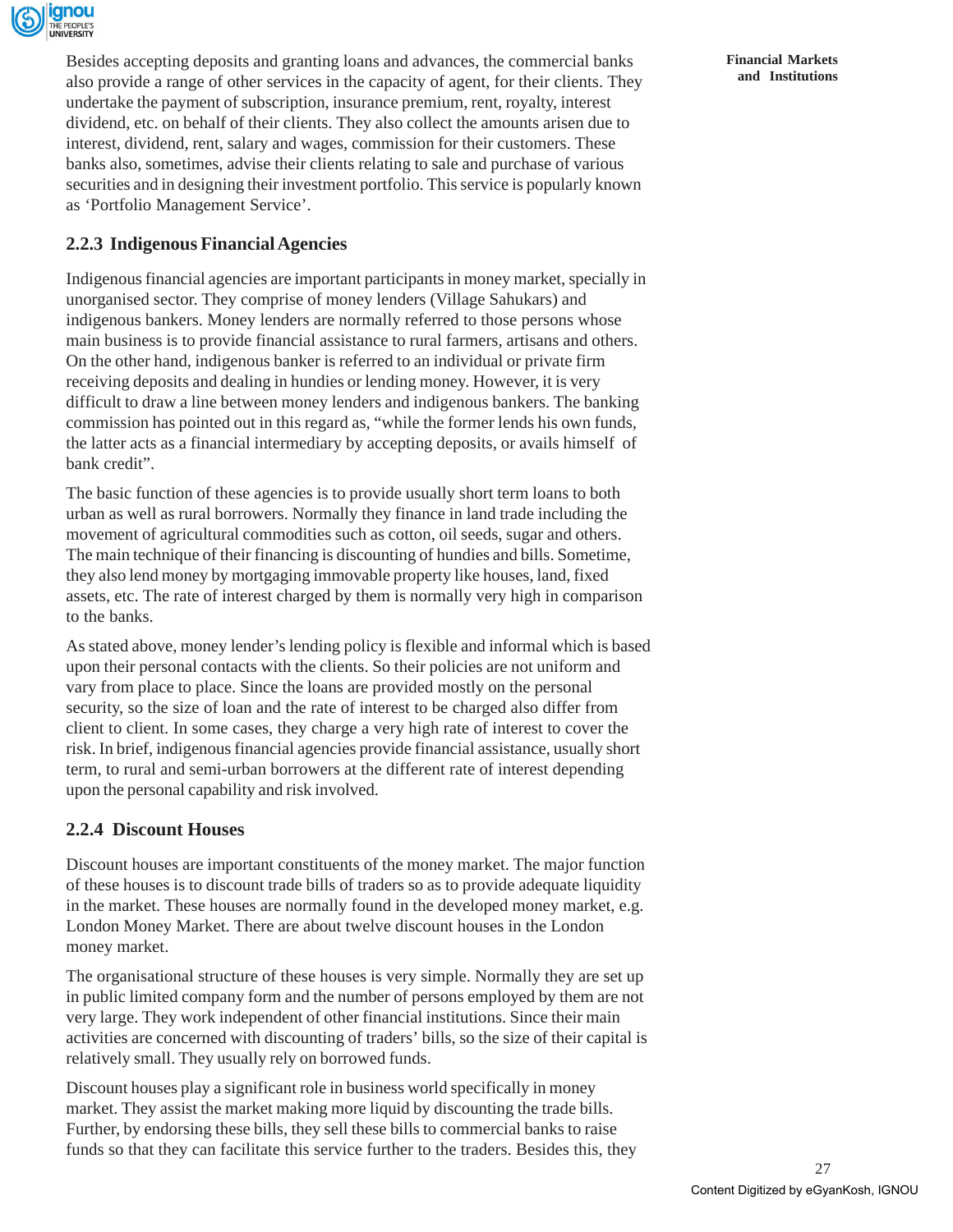

also provide guarantee to the bankers for payment of bills on maturity by the traders. In case of default, they take the responsibility of payment. In this way, discount houses provide very flexible instrument whereby the bankers are able to adjust their cash positions through these houses.

Besides discounting the trade bills, these houses also deal in short term government securities. From the past practice of the discount houses of London, it is observed that these houses also invest in Treasury Bills, commercial bills, other Government securities, bonds and certificates issued by the Local Authorities and public corporations. Hence, major portion of the earnings of these houses is derived from commission received on discounting of the trade bills and interest accrued on investment.

In brief, a discount house is an important organ of a developed money market. However, in India, such discount houses which are specifically engaged in this service are not existed. This facility is normally provided by the commercial banks and other financial institutions in our country.

### **2.2.5 Acceptance Houses**

Another important participant in the money market is Acceptance house. They play a significant role in providing more liquidity in the money market through borrowing short term loans from the banks and lending the same to the traders. In other words, the acceptance houses accept the bills of exchange which are drawn on them either by the seller or the buyer of the goods so that the accepted bill can further be discounted from the discount house.

Acceptance house is an important organ of a developed money market. They not only accept the bills which are drawn on them, but also performs some other functions like normal banking facilities; both domestic and foreign, short term loans to the traders, regulating their clients' open credit, advising on shipping and insurance problems arising out of the financing of trade, etc. Further, it has been noticed that some acceptance houses have also started medium as well as long term financing for major projects.

In brief, acceptance houses provide adequate liquidity in the secondary market through accepting the bills so that these (bills) can easily be discounted by the discount houses and other banks. By doing this, they enhance the credit worthiness of their clients (traders) in the money market. However, the existence of these houses are very rare and is seen only in developed money market like London money market. In India, the market is still in its infancy stage of such participants.

#### **Activity 1**

| a) | List the participants in the Money Market? |                 |  |  |  |  |
|----|--------------------------------------------|-----------------|--|--|--|--|
|    |                                            |                 |  |  |  |  |
|    |                                            |                 |  |  |  |  |
|    |                                            |                 |  |  |  |  |
|    |                                            |                 |  |  |  |  |
| b) | Define:                                    |                 |  |  |  |  |
|    | $\ddot{1}$                                 | Discount House. |  |  |  |  |
|    |                                            |                 |  |  |  |  |
|    |                                            |                 |  |  |  |  |
|    |                                            |                 |  |  |  |  |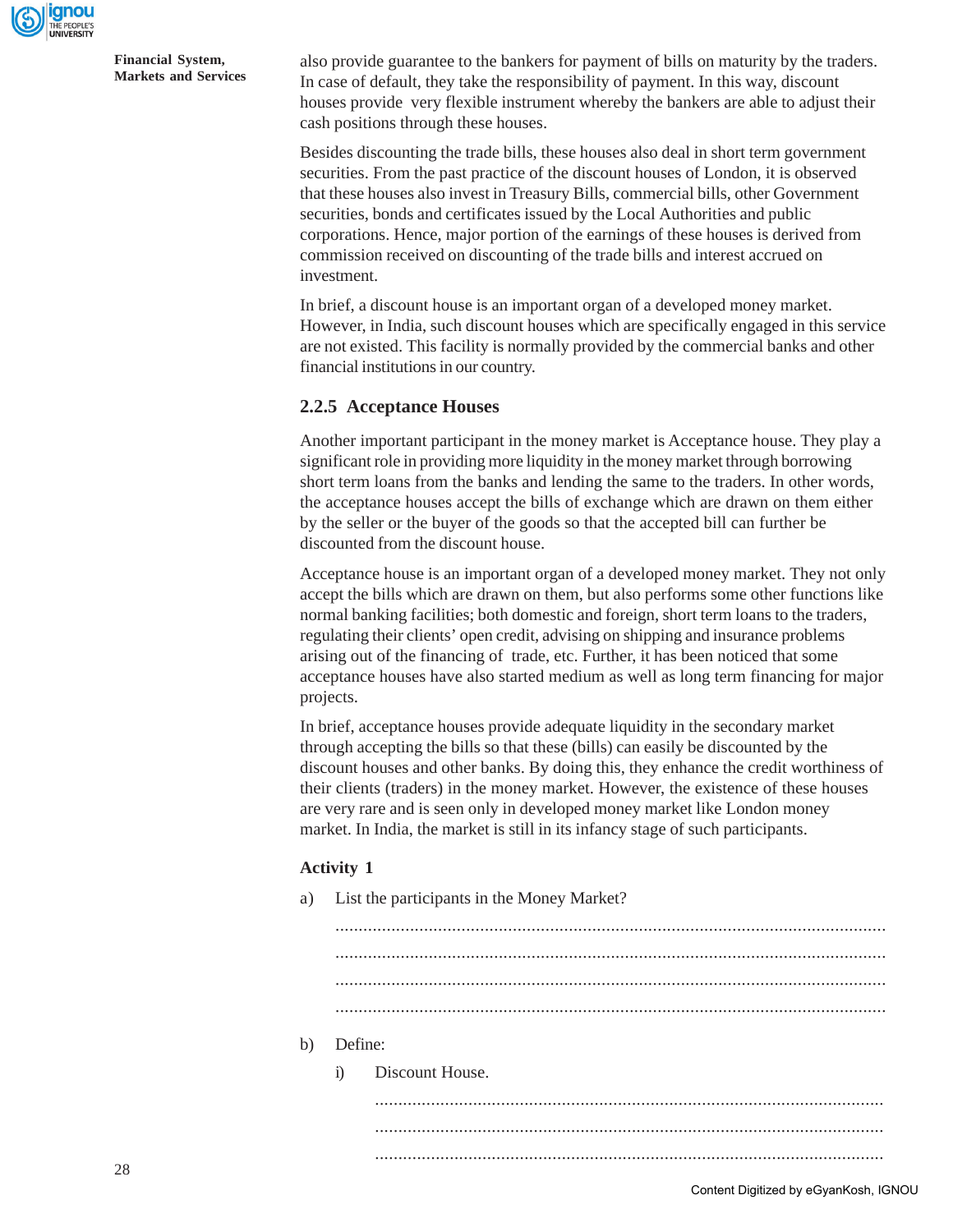

ii) Acceptance House.

............................................................................................................. ............................................................................................................. ............................................................................................................. iii) Indigenous Financial Agencies. ............................................................................................................. ............................................................................................................. .............................................................................................................

## **2.3 PARTICIPANTS IN CAPITAL MARKETS**

In this section, only such financial institutions and other agencies which are actively participating in capital market or facilitating the capital market process are described here. These institutions can be classified into two categories:

- a) Banking institutions
- b) Non-banking financial institutions

## **2.3.1 Banking Institutions**

Though there is no hard and fast rule to distinguish between banking and non-banking institutions, however in this section, banking institutions simply refer to such banks which accept the long term deposits from the public and then lend to the borrowing community. Various forms of these Banking Institutions are: commercial banks, cooperative banks, land development banks, foreign banks, regional rural banks, etc. Some of the important activities of these banks are discussed below in brief:

Commercial banks, besides meeting short term funds requirement of the borrowers, now they also participate in capital market activities. These banks accept long term deposits from the public at large providing opportunity to invest their savings. Further, now these commercial banks also meet long term funds requirement of all types of business undertakings like tiny, small, medium and large units. They also provide long term finance to transport operators for buying the vehicles, dealers in various goods, farmers, professionals' and self-employed persons, etc.

Banks also provide long term finance for special purposes like advances against fixed deposits receipts, advances against gold and gold ornaments, advances for durable goods like vehicles, televisions, refrigerators, washing machines, furniture, etc. They also assist for construction of houses, purchase of plots and expansion or renovation of the existing building. In brief, the commercial banks take active part in providing long term funds to different borrowers.

Another important constituent of banking system which facilitates the capital market activities is cooperative banks. The basic function of these banks is to provide financial assistance to agriculturalists and others, normally through cooperative societies. In addition to this, they also carry on commercial banking activities like acceptance of deposits, loans on securities, gold and other goods, working as agents on behalf of their clients, etc. Further, they also act as 'balancing Centres' making available temporary excess funds of one primary society to another which are in need of them. In fact, these banks normally focus on providing short and medium term financial requirements to agriculturists, artisans and others.

Land development banks meet long-term and medium term funds requirement of agriculturists to purchase agricultural machinery and implements, affecting permanent improvement in land, liquidating old debts etc. Further, in this regard, regional rural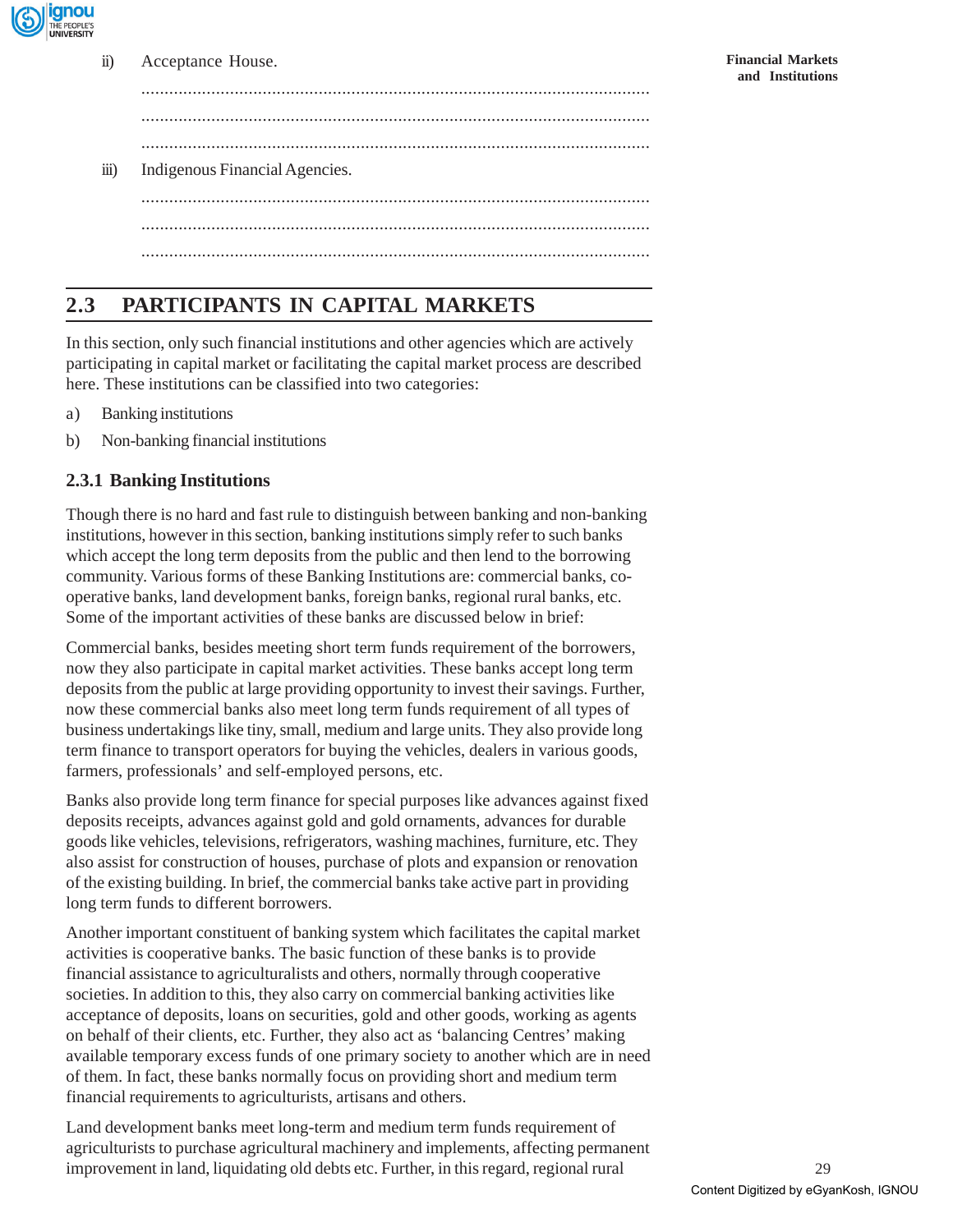

banks are also providing credit and other facilities specially to the small and marginal farmers, agricultural labourers, artisans and small entrepreneurs in rural areas.

### **2.3.2 Non-Banking Financial Institutions**

Apart from some banking concerns described above, a lot of capital market activities are performed by the other financial institutions which are of non-banking nature. They actively participate in capital transformation process from savers to investors in an economy. They collect funds by accepting deposits from individuals and others and lend them to trade, industries, government, etc. They buy and sell instruments and also create new instruments as per different needs of the savers. The various forms of non-Banking Financial Institutions and their role in Financial Markets are described hereunder:

### **Investment Banks**

Investment banking institution may be defined as financial intermediary which is responsible for garnering the savings of thrifty people and directing these funds into the business enterprise. The basic functions of these investment banks are:

- long term financing of business undertakings
- marketing of shares and debentures
- acting as security middlemen
- advising in marketing of an issue
- acting as an insurer instead of outright purchase of security etc.

Investment banks are very much popular in developed countries specifically in USA. The functions of investment bankers in USA, are classified into two broad groups: (1) Functions relating to formation of new capital; (2) Functions subordinate to capital formation. The function concerning formation of a new capital is related with the participation in formation of new capital for both new as well as old undertakings. It includes all such activities like originating, under-writing, purchase and sale of securities, etc., in the first category whereas in the second category, it comprises of working as broker or dealer, offering security, counselling, advising, security substitutions and other allied services. In brief, these institutions play a significant role by providing the necessary capital for the long term needs of business world. That is why, these are also known as the *'entrepreneurs of entrepreneurs'.* Some of these functions have been taken over by merchant banks in India.

#### **Merchant Banks**

Merchant banking activities were firstly developed in early nineteenth centuries in the U.K. when trade between countries was financed by bills of exchange drawn on the principal merchant houses. Recently, it has attracted the attention of all financial and consultancy firms. Merchant banks, in essence, are financial institutions providing specific services like acceptance of bills of exchange, corporate issue management, portfolio management services, project counselling and financing, corporate restructuring, etc. Needless to say that the scope of merchant banking activities is too vast and there would be more and more challenges ahead.

Basically merchant banking activity is an institutional arrangement providing financial advisory and intermediary services to the corporate sector. One merchant banker may specialise in one activity only, simultaneously he may take up other supportive or complimentary activity. In fact, there is a wide range of financial activities which come under the purview of merchant banking, a few among these are narrated below: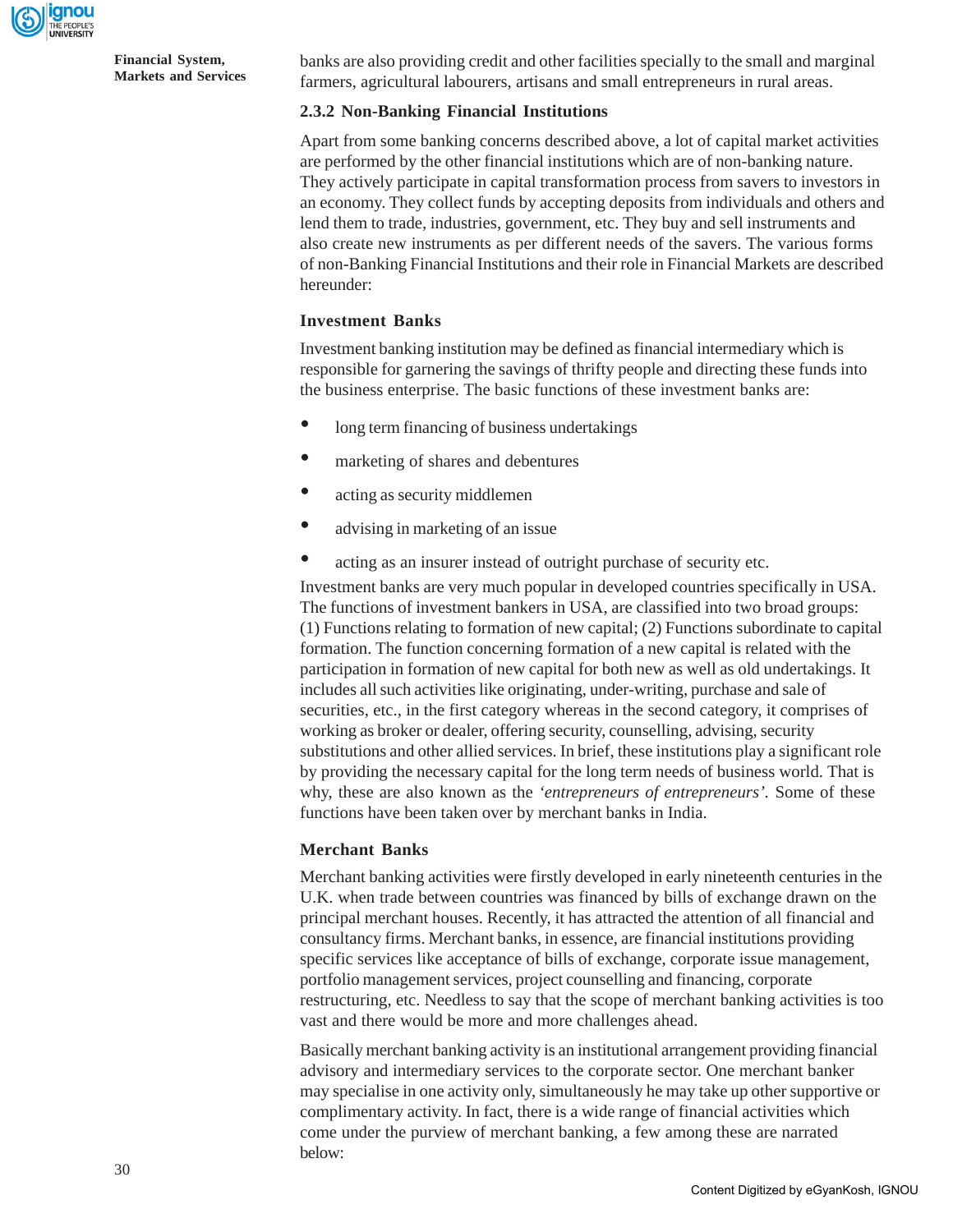

i) **Corporate Counselling:** The major function of a merchant banker is to advise the corporate sector units on various matters like in locating area/activities of growth and diversification, appraising product lines and future trends, rejuvenating old company and ailing sick units by appraising their technology, process, etc.

ii) **Project Counselling:** Project counselling is another important merchant banking activity which includes preparation of economic, technical, financial and feasibility reports. Further, it also covers project viability and procedural steps for its implementation. Besides these, project counselling may include identification of potential investment avenues and pattern of financing.

iii) **Capital Restructuring:** The basic objective of capital restructuring is to advise the management of the unit in designing its capital structure in such a way that it could achieve maximum potential out of its financial resources. This may include redesign of debt-equity ratio, reserve and surplus, capitalisation of reserve, asset structure ratio, debt servicing with overall impact on funds generating capacity of corporate unit.

iv) **Issue Management:** The basic objective of issue management activity is to make all arrangements for mobilising resources from the capital market for its client by issuing securities like equity shares, preference shares, debentures, etc. This includes taking consent/approval of the Government Agencies, drafting of prospectus, selection of brokers, under-writers, bankers, registrar, advertising agency, etc.

v) **Portfolio Management:** Merchant bankers render expert advice on matters pertaining to portfolio management of their clients. They advise which securities should be purchased or sold and assist in designing optimum portfolio within the purview of risk, return and tax bracket of the investors,

vi) **Credit syndication:** The merchant bankers make arrangement of credit procurement and project finance for their client units. In this regards, they contact with banks and other financial institutions both in India and abroad for raising rupee and foreign currency loans. Sometimes, they also arrange bridge finance and other funds for cost escalations or cost over-runs.

vii) **Corporate restructuring:** External restructuring for the overall better performance of corporate units is another important service rendered by the merchant banks. In this regard, merger, acquisition, amalgamation, takeover; alliances, reconstruction etc. are various possibilities, which can be explored among the interested units. The merchant banks assist in such negotiation and also guides in legal documentations, official approval, tax matters, etc. of the proposed merged unit.

viii) **Working capital finance**: The merchant banks assist in arranging working capital finance for their clients. They advice the possible sources from where the working capital finance can be arranged, Further, sometimes, they also manage to enhance cash credit facilities for their clients.

ix) **Credit Bills Discounting:** This is one of the major service which is rendered by the merchant banks specially in developed countries like U.S.A., U.K. etc. They make arrangement for providing bills discounting facilities for their clients after contacting the acceptance houses and discount houses. In this regard, reputation and creditability of the merchant bankers also play a significant role in this arrangement. Merchant banking in India is also gaining popularity. Various public financial institutions, commercial banks and their subsidiaries, foreign banks, state financial corporations, state industrial developmental corporations, private non-banking finance companies, etc. are engaged in at a large scale in this service.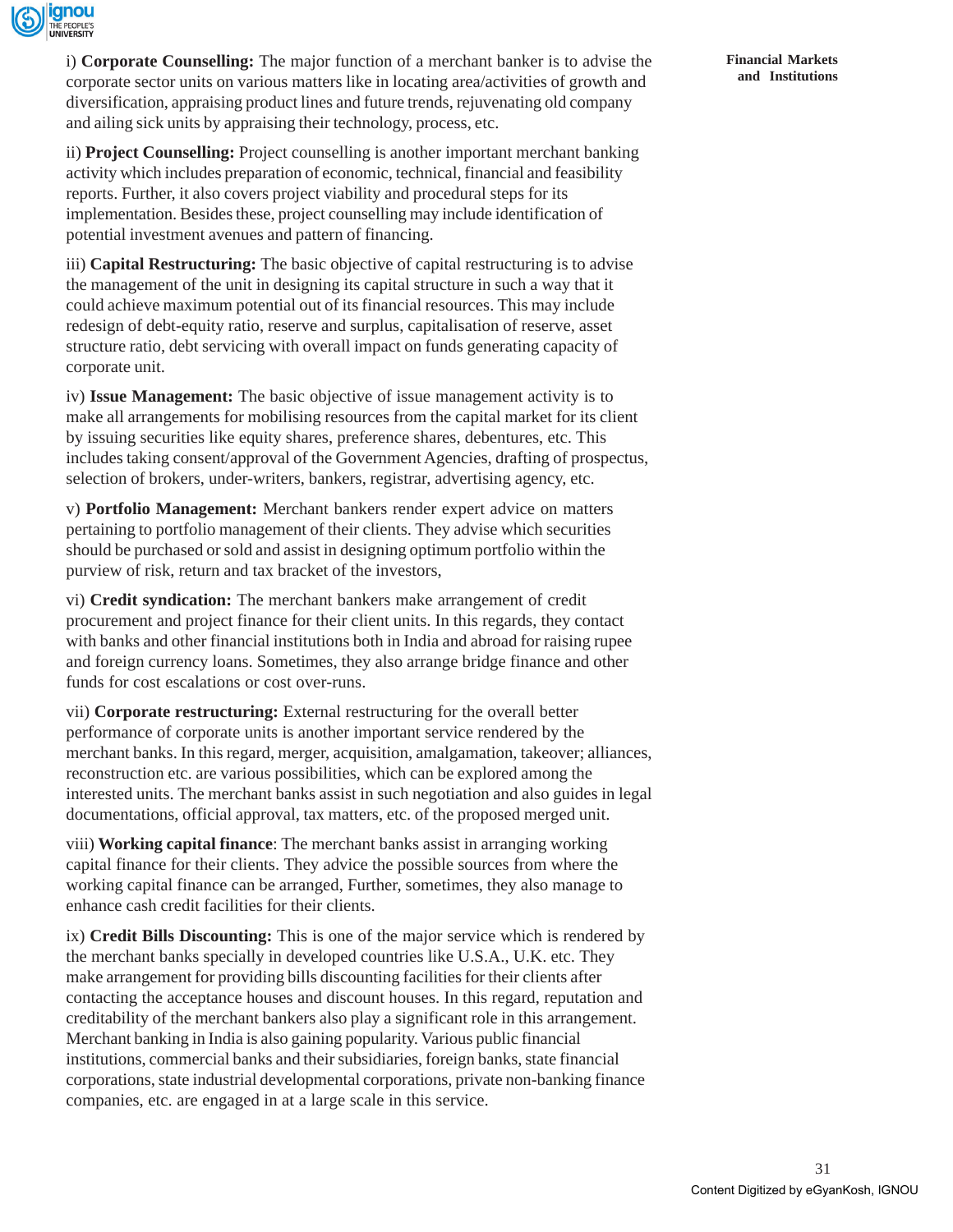

#### **Investment Companies**

Investment companies are such institutions which collect the funds from the people (generally house-hold savers) through a specific financial instrument, i.e. unit, share, debenture, etc. and then invest these pooled funds in the suitable securities depending upon the objective of that scheme. In general, the basic objective of such investment companies is to get enhanced benefits of large and pooled resources through low risk and expertise.

Investment management in these days has become a complicated and risky task. A lot of information and adequate knowledge are required for successful investment of funds. Further, these incur a huge cost for collecting information and hiring experts of this field. All this is not possible in case of small investors who has limited resources, inadequate knowledge and limited information. As a result, the establishment of investment trust or companies can be useful in this regard.

The major investment type companies include investment trusts, mutual funds, common trust funds of commercial banks, management investment companies, unit trusts, etc. The mutual funds have had a mushroom growth in Indian investment market. These investment companies can be classified into two categories:

- a) Management Investment Companies
- b) Unit Trusts.

a) **Management Investment Companies:** These companies are also known as Discretionary trusts or mutual funds. The managements of these trusts enjoy wide discretionary powers relating to selection of various securities for designing of their investment portfolio. In other words, the investment pattern of such trust will not be fixed but be rather flexible depending upon development of the market. These companies can further be divided into two categories; close ended and open ended. In the first category, the capitalisation of the company is fixed and not changed before a particular period. In other words, share holders cannot get back their investment from these companies before a particular period. Whereas in the case of open ended companies, the investors can sell and buy their shares from the company, and hence, no limit to capitalisation. In other words, such companies make a continuous offering of new shares at prices near to their net asset value and shares are redeemable at net asset value on short notice.

b) **Unit Trust :** This is a specific type of investment company which is normally established under a particular Act. The funds are raised from the large number of investors through selling of units, and the persons to whom the units are sold are called the unit holders. The holders of these units are the owners of the trust who have a real interest in securities, which constitute the trust fund. A certificate of units is issued to each unit holder which represent their holdings in the trust's property. Normally, a unit trust is established as an open-end investment company. Unit Trust of India is an example for this.

In brief, investment companies are important participants in the capital markets. They mobilise funds from a large number of investors and channelise the same for productive purpose through financial markets. .

#### **Insurance Companies**

Insurance companies have emerged as prominent participants in the capital markets because of the availability of huge funds at their disposal for investment purpose. These companies can be classified into various categories such as Life insurance companies, general insurance companies, marine insurance companies which cover risk arising from fire, accidents, natural calamities for human lives, vehicles, houses, durable goods, fixed assets, etc. Among these life insurance companies are dominant due to their large size and protection from state.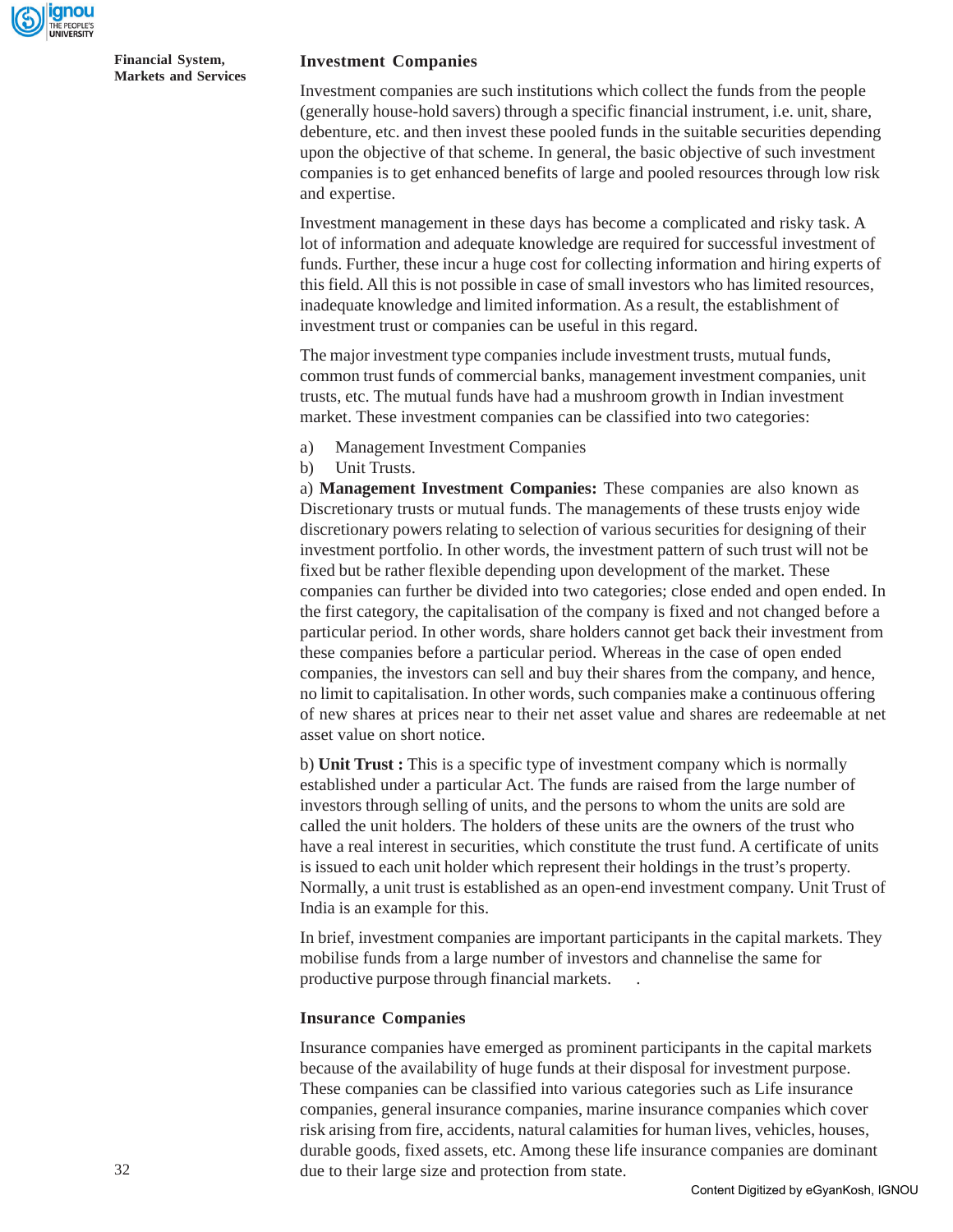

Life insurance companies perform two major functions; firstly, protection of policy holders against loss due to pre-mature death and secondly investment of funds in various financial instruments. The major source of funds of these companies is premium received from the policy holders. Being the custodians of policy holder's savings, the responsibility of these companies to the public is very high. Hence the investment policy is usually different from that of other institutions. The major portion of the fund is normally invested in Government and Semi-Government securities, fixed income securities of public sector units and other corporate sector units. For example, in India, Life Insurance Corporation of India has been allowed to invest not less than 50 per cent of its total investible funds in marketable securities of Central Government, State Government and guaranteed by the Central Government. '

Apart from life insurance companies, general companies which are in insurance business of fire, marine and others also have huge investible funds to employ in the business sector. For example, General Insurance Corporation of India (GIC) is participating, actively in the capital market. In brief, insurance companies recently have become an important constituent of capital markets all over the world.

### **Development Banks**

Development banks which came into existence after the second world war are now most active participant in the capital markets all over the world. Their main objective is to hasten the pace of industrialisation by supplying basic ingredients of development like finance, knowledge and entrepreneurship skills. So a development bank is a hybrid institution which combines in itself the objectives of finance corporation as well as of development corporation.

Development banks, also known as financial institutions, are primarily engaged in providing long term financial assistance to the industrial units, usually of all categories. The financial assistance is provided in various forms like extending term loans, subscription to shares and debentures, underwriting capital issues, guarantee of term loans, guarantee in respect of deferred payments by importers, etc.

In India, some major development banks are : Industrial Finance Corporation of India (IFCI) , State Financial Corporations (SFCs), State Industrial Development Corporations (SIDCs), Industrial Reconstruction Bank of India (IRBI). IDBI and ICICI which were orginally started as developmental banks got converted themselves into universal banks in order to face the challenges in the liberalised environment.

#### **Pension Funds**

Pension funds and retirement plans of all types have become important investors and participants in the capital markets recently. These constitute huge investible funds which needs judicious selection of investment outlets as per the requirement of particular fund or plan. In developed countries, private pension plans or corporate pension funds have become major constituent of the capital market largely in the second half of the twentieth century. In a pension plan, pension holders are provided with a fixed amount in particular currency each month, often calculated as a multiple of the number of years worked in that organisation. Sometimes, the terms and conditions of plan agreements may differ, however, mostly pension payments are fixed for a period of time. Because contributions are usually made by the employers, so they should select such investment outlets which could provide them high rate of return, and at the same time are not very risky. It has been observed that assets in pension funds grow over long period because most of the employees who come under a plan are a number of years from retirement. So, for longer period, contributions made by those who are employed exceed the payments of those who have retired. Therefore, adequate precautions should be taken while selecting investment avenues for such funds.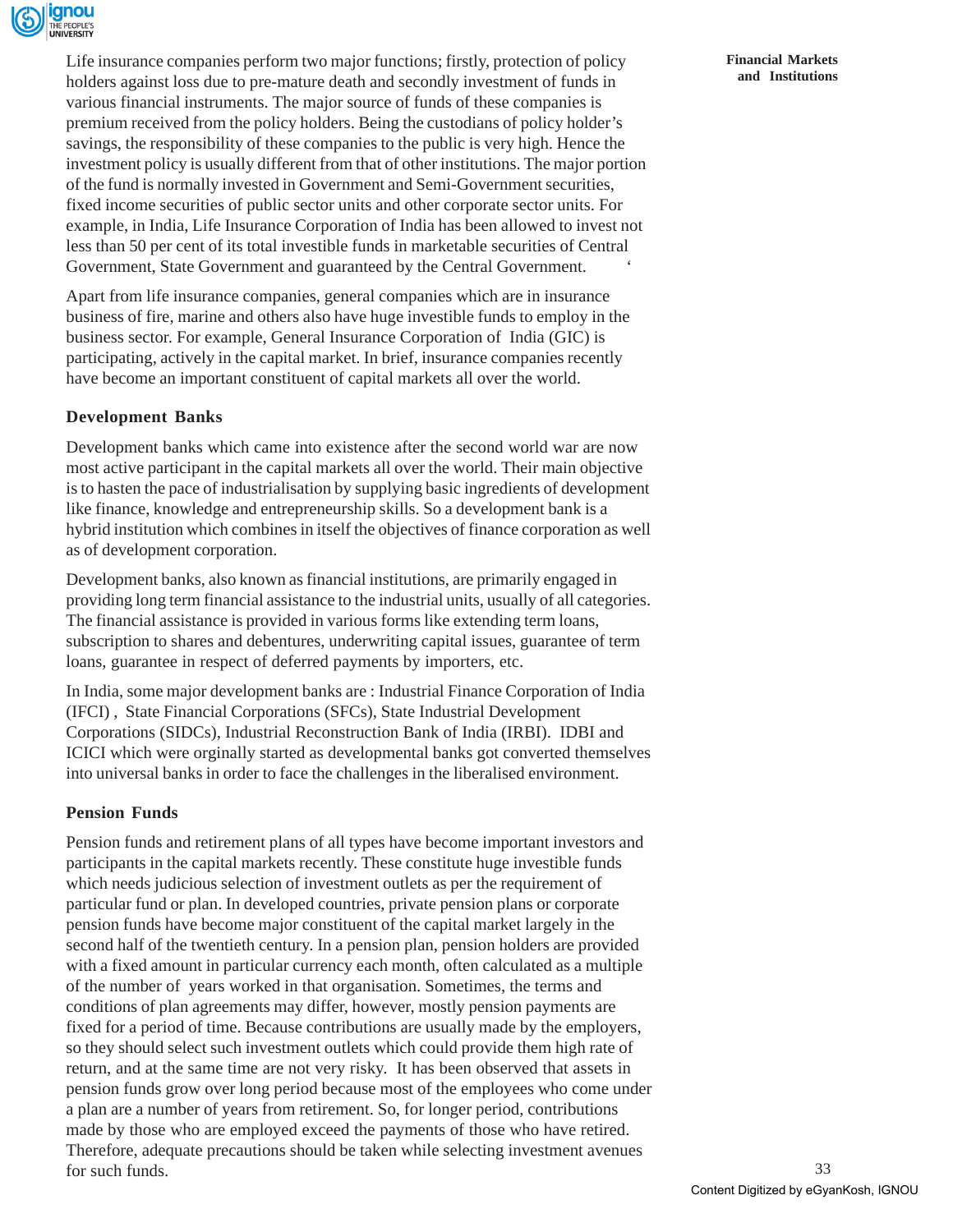

#### **Finance Companies**

Another important participant in the capital market is private sector finance companies. These companies collect funds from the people through shares, debentures, fixed deposits and short term loans from banks and other corporate units. Sometimes, a huge fund is also raised through inter-corporate deposits. In some cases, it is noticed that they raise fund at a very high rate of interest. So, these companies have a quite different liability and capital structure from that of other public financial institutions. Relatively they have large proportion of equity capital. It has been further observed that in these companies, a large part of outstanding liabilities is unsecured.

Most of the finance companies go for financing of consumer durable goods, automobiles, furniture, etc; normally on instalment basis. Besides, they also provide short term business credit to the business firms and professionals. Thus, these finance companies have to compete with commercial banks and other financial institutions which provide such loans.

Undoubtedly, their rate of interest on the loan is very high in comparison to the bankers, but still consumers prefer to go to these units due to easy availability and less formalities. In brief, finance companies play a significant role in capital market fulfilling financial needs of specific section of the society. Further, they borrow in both money market and capital market, so they create a link between these markets and relationship between long term and short term interest rates. Unfortunately, the performance of these companies, recently in India, is not found satisfactory.

#### **Activity 2**

| a) | List the participants in a Capital Market. |  |  |
|----|--------------------------------------------|--|--|
|    |                                            |  |  |

| b)<br>Distinguish between an: |                       |                                         |  |
|-------------------------------|-----------------------|-----------------------------------------|--|
|                               | $\ddot{i}$            | Investment Company and Finance Company. |  |
|                               |                       |                                         |  |
|                               |                       |                                         |  |
|                               |                       |                                         |  |
|                               |                       |                                         |  |
|                               | $\ddot{\textbf{i}}$   | Investment Bank and Merchant Bank.      |  |
|                               |                       |                                         |  |
|                               |                       |                                         |  |
|                               |                       |                                         |  |
|                               |                       |                                         |  |
|                               | $\dddot{\text{iii}})$ | Investment Bank and Commercial Bank.    |  |
|                               |                       |                                         |  |
|                               |                       |                                         |  |
|                               |                       |                                         |  |
|                               |                       |                                         |  |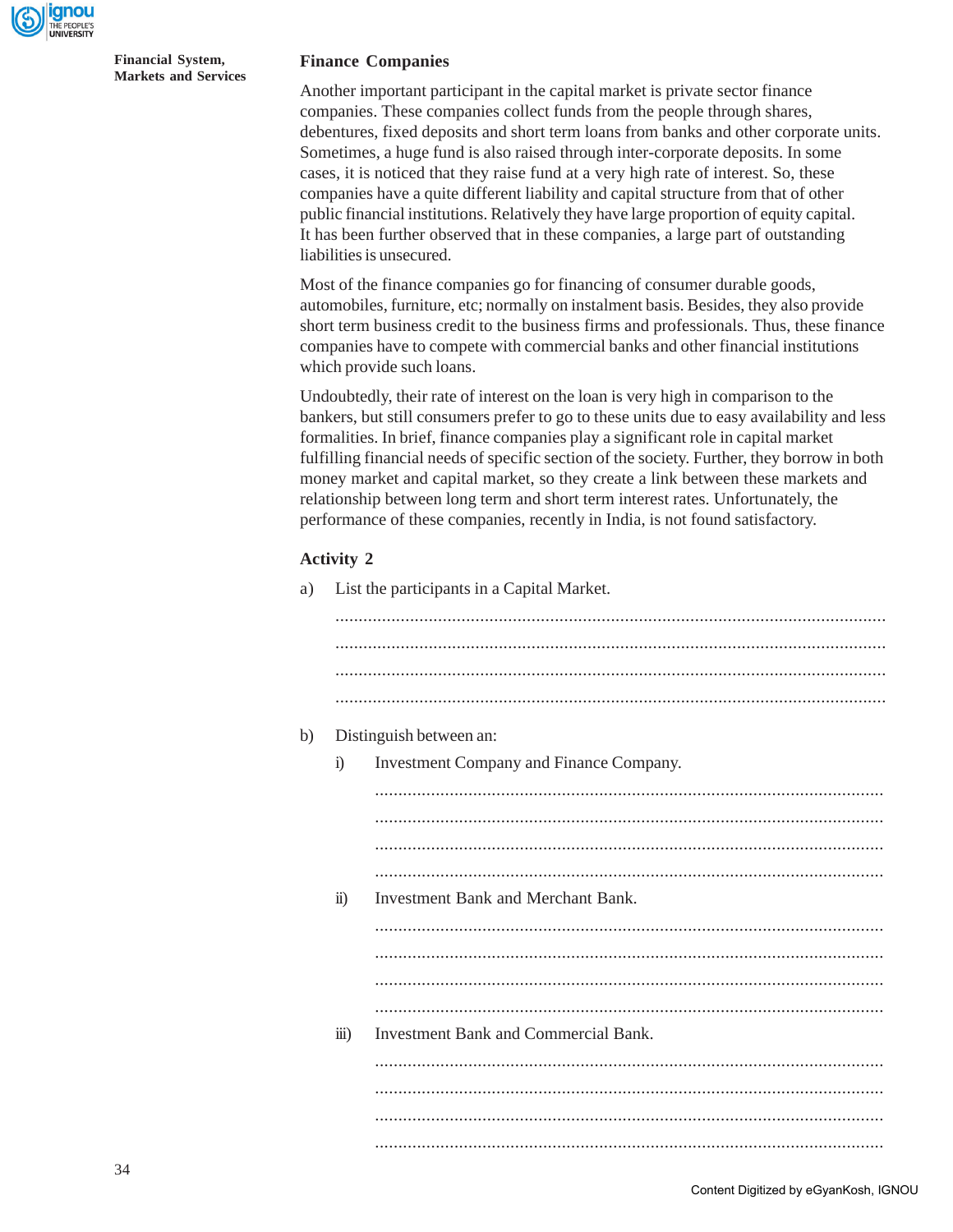

# **Financial Markets 2.4 SUMMARY and Institutions**

Financial markets facilitate trading in financial assets. These assets are also referred to as financial instruments or securities. Since financial assets are not consumed, what is bought and sold is their use for a particular period of time. There are many agencies which are participating in the financial market operations and are facilitating the process of transfer of funds from surplus units to deficit units. Financial Markets can be classified as money markets and capital markets. In this unit, Participants in each of these segments of the financial market are discussed separately. The major participants in the money market segment are; the Central Bank, the Commercial Banks, indigenous Financial Agencies, Discount Houses and Acceptance Houses. The major players in the Capital Market are; the Banking Institutions and the non-Banking Institutions. Figure. 2.1 gives bird's eyeview of the various participants in Financial Markets.



**Figure 2.1: Participants in the Financial Markets**

## **2.5 SELF ASSESSMENT QUESTIONS**

- 1) Explain the term Money Market and who are the different participants in a money market?
- 2) Explain the term 'Capital Market'. Who are the various participants in capital market.
- 3) What are the various non-banking finance institutions that are involved in the Capital Market operations.
- 4) Describe the role of the Central Bank in Financial market operations.
- 5) Enumerate the various financial activities that are undertaken by a merchant banker.